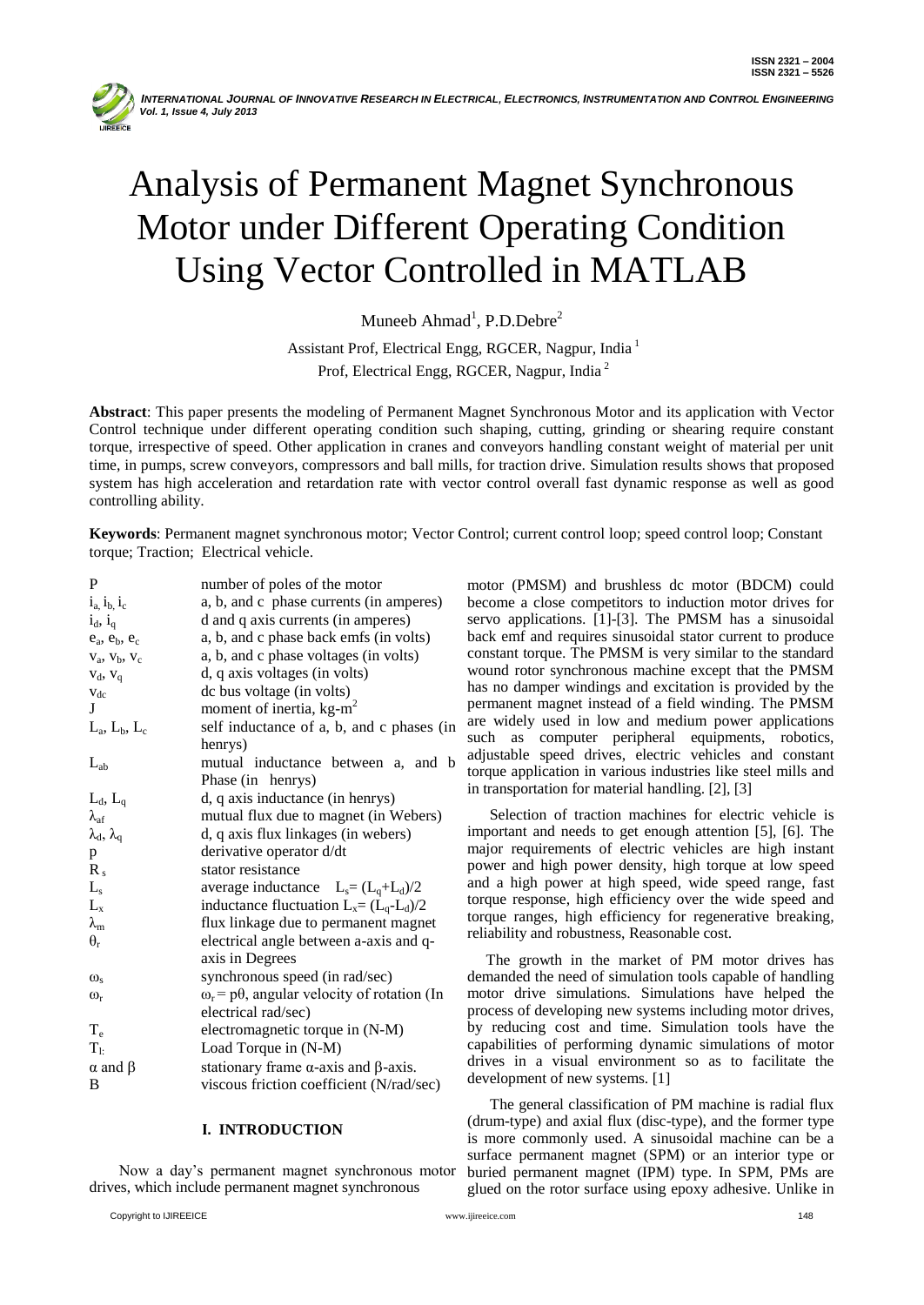INTERNATIONAL JOURNAL OF INNOVATIVE RESEARCH IN ELECTRICAL, ELECTRONICS, INSTRUMENTATION AND CONTROL ENGINEERING  *Vol. 1, Issue 3, June 2013*

an interior PM the magnets are mounted inside the rotor [9], [12].

 This paper analyzes the mathematical modeling, simulation of PMSM in MATLAB environment using vector control under different operating conditions such as i) step rise in load ii) step change in reference speed iii) speed reversal, and simulation for electric vehicle load.

The paper is arranged as follows:

Section II presents the mathematical model of the PMSM. Section III scalar and vector control. Section IV. Different types of load. Section V. Electric vehicle load, VI. Drive System. VII. Simulation Results. VIII. AC6 PMSM Synchronous Motor Drive system. Section IX has the Conclusion.

## **II. MATHAMATICAL MODEL OF THE PMSM**

The stator of the PMSM and the wound rotor synchronous motor are similar. In addition there is no difference between the back emf produced by permanent magnet and that produced by an excited coil. Hence the mathematical model of a PMSM is similar to that of the wound rotor synchronous motor. The following assumptions are made in derivation. [1]- [4]

#### *Assumptions*

- Stator winding produces distribution mmf. Space harmonics in the air gaps are neglected.
- Air gap reluctance has a constant component as well as sinusoidal varying component.
- Balanced three phase supply voltage is considered. Although magnetic saturation is considered, eddy current and hysteresis effects are neglected.
- Damper windings are not considered.



Fig 2.1.PM Synchronous Motor

With these assumptions the stator d, q equation in the rotor reference frame of the PMSM are [2], [3]

$$
v_d = R_s i_d + p \lambda_d - \omega_r \lambda_q \tag{1}
$$

$$
v_q = R_s i_q + p \lambda_q - \omega_r \lambda_d \tag{2}
$$

where

$$
\lambda_{\mathbf{q}} = \mathbf{L}_{\mathbf{q}} \mathbf{i}_{\mathbf{q}} \tag{3}
$$

and

$$
\lambda_d = L_d i_d + \lambda_{af} \tag{4}
$$

is the magnet mutual flux linkage

The input power  $p_i$  is represented as

$$
p_i = v_a i_a + v_b i_b + v_c i_c \tag{5}
$$

While in terms of d, q variables

$$
Power = 3(v_d i_d + v_q i_q) / 2 \tag{6}
$$

*Equivalent Circuit of a PM Synchronous Motor*



Fig 2.2.Equivalent Circuit of a PM Synchronous Motor

 Fig.2.2 shows the dynamic equivalent circuit of IPM synchronous machine. Note that in practice, magnetic circuits are subjected to saturation as current is increases. Especially, when  $i_q$  is increased, the value of  $L_q$  is decreased and  $L_m$  and  $L_d$  are subjected to armature reaction. Since id is maintained to zero or negative value (demagnetizing) in most operating conditions, saturation of  $L_d$  is rarely occurs.[2], [3], [4]

The electric torque Te produced by motor  
\n
$$
T_e = 3P [\lambda_{m} i_q + (L_d - L_q) i_d i_q] / 2
$$
\nEquation for the motor dynamics  
\n
$$
T = T_l + B\omega_r + Jp\omega_r
$$
\n(8)

It is from equation (7) that the produced torque is composed of two distinct mechanisms. The first term correspond to "the mutual reaction torque" occurring between  $i_a$  and the permanent magnet. While the second term correspond to "the reluctance torque " due to the differences in d-axis and q-axis reluctance or (inductance) For constant flux operation when  $i_d$  equals zero, the electric torque T<sub>e</sub>

$$
T_e = 3\lambda_m i_q/2 = k_t i_q
$$
 (9)

Where  $k_t$  is the motor torque constant. This torque equation is resembles that of the regular dc machine and hence provides ease of control. [2]-[3]

## *Park's Transformation*

 $v_d$  and  $v_q$  are obtained from  $v_a$ ,  $v_b$ , and  $v_c$  through park's transformation as given below[2-6]

Copyright to IJIREEICE www.ijireeice.com 149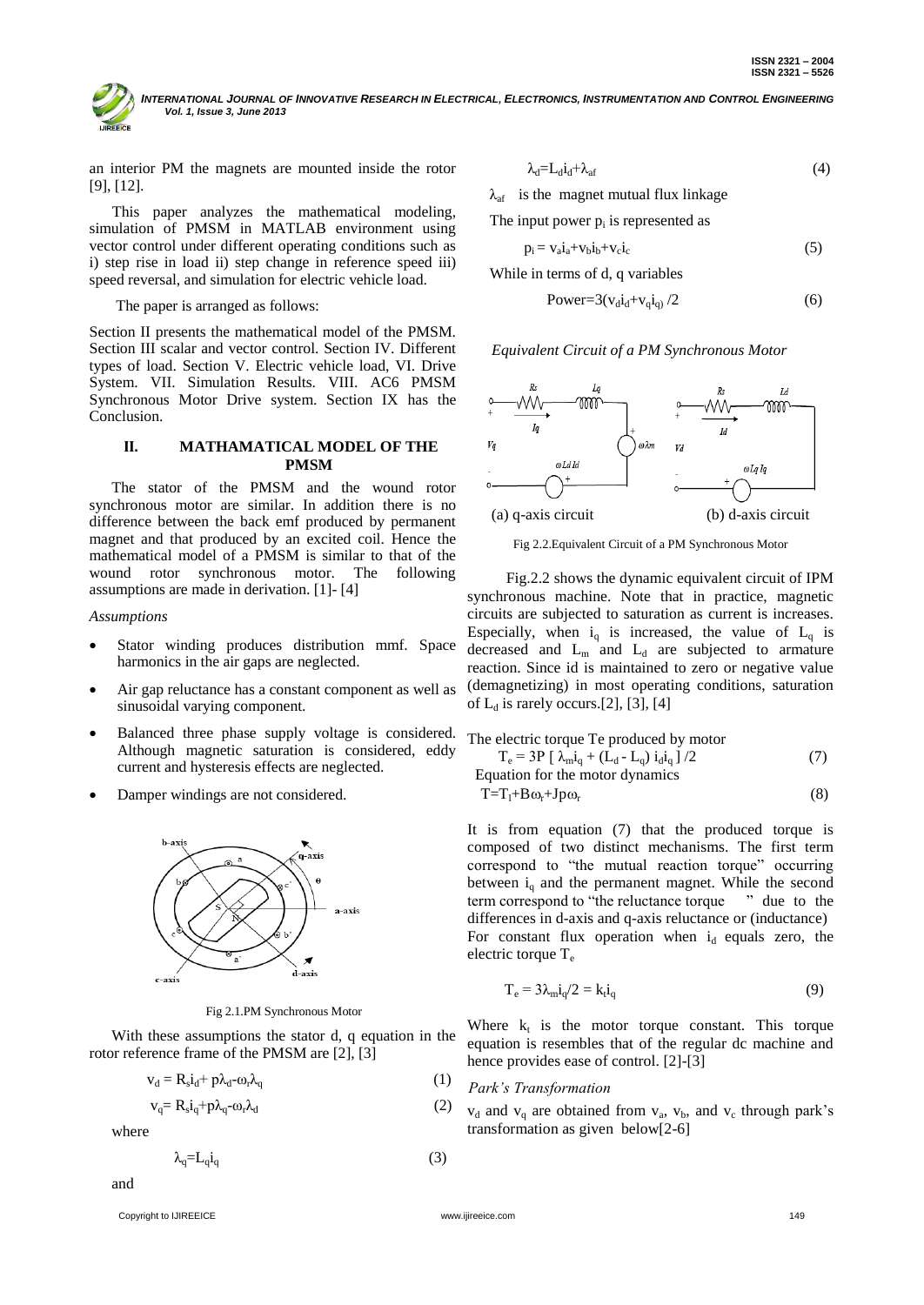NTERNATIONAL JOURNAL OF INNOVATIVE RESEARCH IN ELECTRICAL, ELECTRONICS, INSTRUMENTATION AND CONTROL ENGINEERING  *Vol. 1, Issue 3, June 2013*

$$
\begin{bmatrix} vq \\ vd \\ vo \end{bmatrix} = 2/3 \begin{bmatrix} \cos(\theta) & \cos(\theta - \frac{2\pi}{3}) & \cos(\theta + \frac{2\pi}{3}) \\ \sin(\theta) & \sin(\theta - \frac{2\pi}{3}) & \sin(\theta + \frac{2\pi}{3}) \\ 1/2 & 1/2 & 1/2 \end{bmatrix} \begin{bmatrix} va \\ vb \\ vc \end{bmatrix}
$$
(10)

Here  $v_0$  component is called the zero sequence components and under balanced three phase system this component is always zero. Since it is a linear transformation a, b, c variables are obtained from d, q variables through the inverse of the park"s transformation as given below.

$$
\begin{bmatrix} va \\ v b \\ v c \end{bmatrix} = \begin{bmatrix} \cos(\theta) & \sin(\theta) & 1 \\ \cos(\theta - \frac{2\pi}{3}) & \sin(\theta - \frac{2\pi}{3}) & 1 \\ \cos(\theta + \frac{2\pi}{3}) & \sin(\theta + \frac{2\pi}{3}) & 1 \end{bmatrix} \begin{bmatrix} vd \\ vq \\ vo \end{bmatrix}
$$
(11)

Where  $\theta$  is the rotor position

Note that in order to produce additive reluctance torque,  $i_d$ must be negative since  $L_d > L_q$ 

## **III. SCALAR AND VECTOR CONTROL**

 In scalar control the magnitude of variables is control and scalar control is simple to implement. Inherent coupling effect (Both torque and flux are the functions of voltage or current and frequency) gives the sluggish response and the system is easily prone to instability because of a high order fifth system effect, i.e. If torque is increased by increasing the slip (frequency), the flux tend to decrease and flux variation is always sluggish. For controlling the flux additional voltage is required (Boost voltage).This temporary dipping of flux reduces the torque sensitivity with slip and increases the time response. This problem is solved by using the vector control or FOC. [7- 12]

In FOC, both the magnitude and phase alignment of vector variables are control. Vector control drive operates like a separately excited D.C. motor drive because of D.C. machine-like performance and vector control is known as decoupling or orthogonal control. Vector control is applicable to both induction and synchronous motor drives. [8], [12]



*Fig.3.1. Separately Excited DC Motor*

In separately excited DC machine both torque and field component is orthogonal and hence independently control. The electric torque equation of a separately excited DC machine as given below

$$
T_e = K_t \psi_f \psi_a = K_t I_a I_f \tag{12}
$$

Where  $k_t$  = motor torque constant,  $i_a$  =Torque component (armature current),  $i_f$  = Field component (field current)

## *Vector Control of PMSM*

 This vector control strategy is somewhat similar to that of PM synchronous motor vector control, except, in vector control of PMSM for maximum torque sensitivity with the stator current, we can set  $i_d = 0$  and  $i_a = i_{gs}$ . The slip frequency  $\omega_{sl} = 0$  because the machine always runs at synchronous speed  $\omega_e$ . The magnetizing current  $i_{ds}= 0$ because the rotor flux is supplied by permanent magnet [8], [12]. This condition is also gives a minimal inverter power rating. Equation (3) and (4) can be represented in phasor diagram as given below in fig.3.2.



Fig.3.2. phasor diagram of vector controller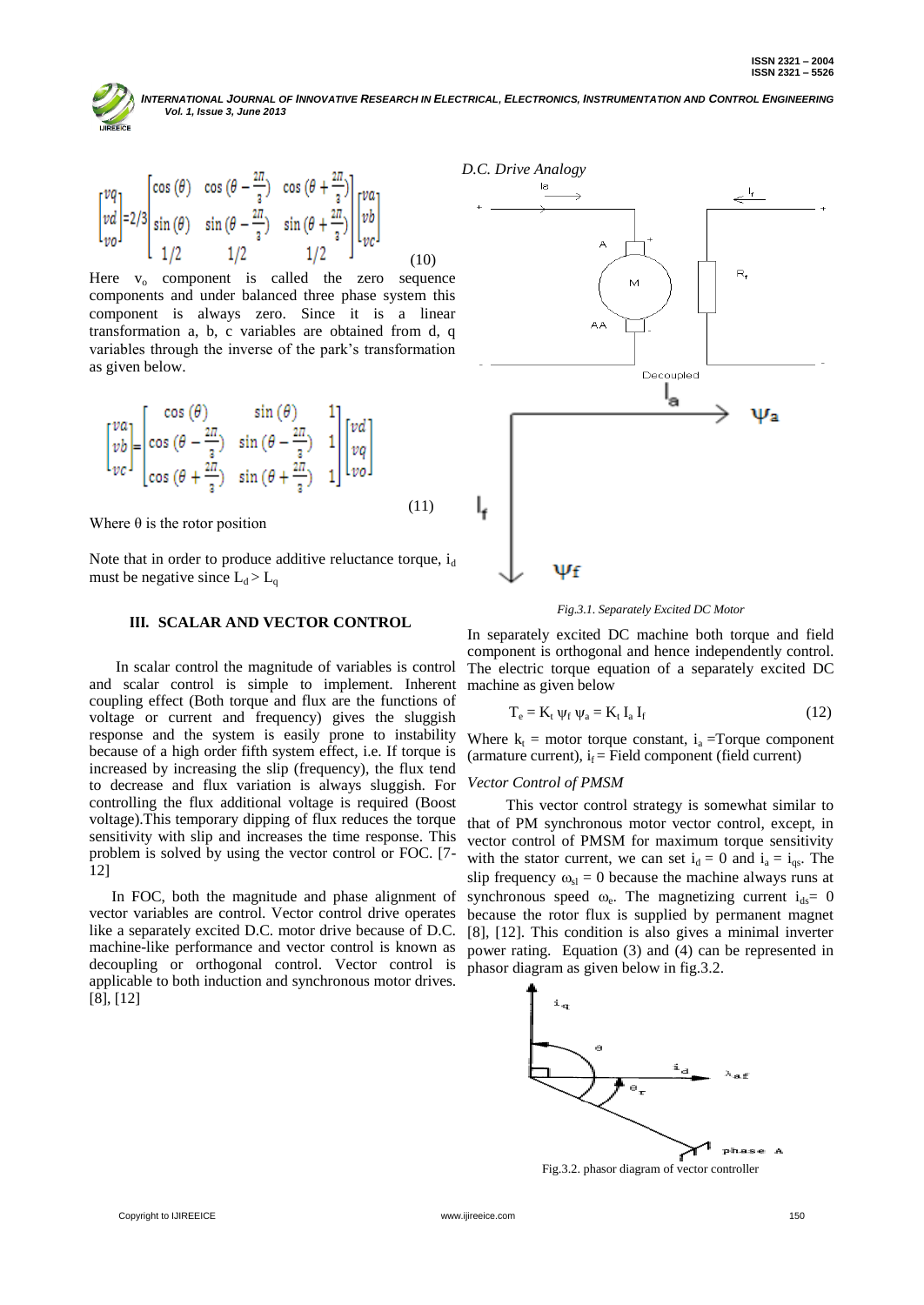NTERNATIONAL JOURNAL OF INNOVATIVE RESEARCH IN ELECTRICAL, ELECTRONICS, INSTRUMENTATION AND CONTROL ENGINEERING  *Vol. 1, Issue 3, June 2013*

# **IV. DIFFERENT TYPES OF LOAD**

Different type of loads exhibit different speed-torque characteristics. [16],[18] However, most of the industrial loads can be classified into the following categories

 Constant type load torque Most of the working machines that have mechanical nature of work like shaping, cutting, grinding or shearing, require constant torque irrespective of speed. Similarly cranes during the hoisting and conveyors handling constant weight of material per unit time also exhibit this type of characteristics.

Typical examples of constant torque applications include, Conveyors, Extruders, Mixers, Lift machines, Positive displacement pumps and compressors

- Torque proportional to square of the speed (Fan type load) Another type of load met in practice is the one in which load torque is proportional to the square of the speed. E.g. fans, rotary pumps, compressors and ship propellers.
- Torque inversely proportional to speed (Constant power type load)

 This type of load sometimes found in the industry. The power remains constant while the torque varies. The torque is inversely proportional to the speed, which infinite at zero speed and zero torque at infinite speed. In practice, there is always a finite value to break away torque required. This type of load is characteristic of the traction drives, which require high torque at low speed for Matlab. the initial acceleration, then a much reduced torque when at running speed.

## **V. ELECTRIC VEHICLE LOAD**



Fig4.5.speed-torque curve for electric vehicle

Fig4.5 shows the speed-torque characteristics of an electric vehicle load. Because of its heavy mass, the stiction is large near zero speed; net torque is mainly due to stiction. The stiction disappeared at a finite speed and then windage and viscous friction dominant. Because of large stiction and need for accelerating a heavy mass, the motor torque required for starting a electric vehicle is much larger than required to run it at full speed.

## **VI. DRIVE SYSTEM**

Copyright to UIREEICE **151** www.ijireeice.com **151** www.ijireeice.com 151 The drive system consists of permanent magnet synchronous machine, speed and position feedback, a

PWM inverter and signal builder for loading. A 3-phase motor rated 1.1kw, 220V, and 3000 rpm is fed by PWM inverter [12], [13], [15]. Its output voltage goes through controlled source block before being applied to the PMSM stator windings.

 The load torque applied to the machine shaft is build with the help of signal builder from MATLAB library. Using signal builder we can construct different types of load torque curve. Two control loops are used. The inner loop regulates the motor currents called current control loop. The outer loop controls the motor speed called as speed control loop. In this id=0 methodology is used [1], [2].

## *VII. SIMULATION RESULTS*

 Simulation model of PMSM using id=0 control method to control the speed and d-q axis current, with PI control. According to vector control of PMSM, the model runs in MATLAB.

 At starting the torque increases transiently from standstill. During the start up period, the speed is also increase linearly due to vector control so the commanded torque is equal to the maximum capability of the motor. This ensures that machine runs up in shortest time possible. Fig.8 (a), 8(b), 8(c) shows the different operating condition of PMSM using vector control methodology in



 We can see that the current and torque response time is very short and very small fluctuation in speed. We can see that the during steady state operation the speed is constant and current maintain a good sinusoidal waveform shown in fig  $8(a)$ . From figure  $8(a)$ : at the time of starting motor is running at no load with zero load torque so it is called as no load operation but at t=0.05 sec step changed in load from no load to a torque of 6 N-M.the torque is very high but the same time motor achieve the reference speed due to vector control. The system runs very smoothly.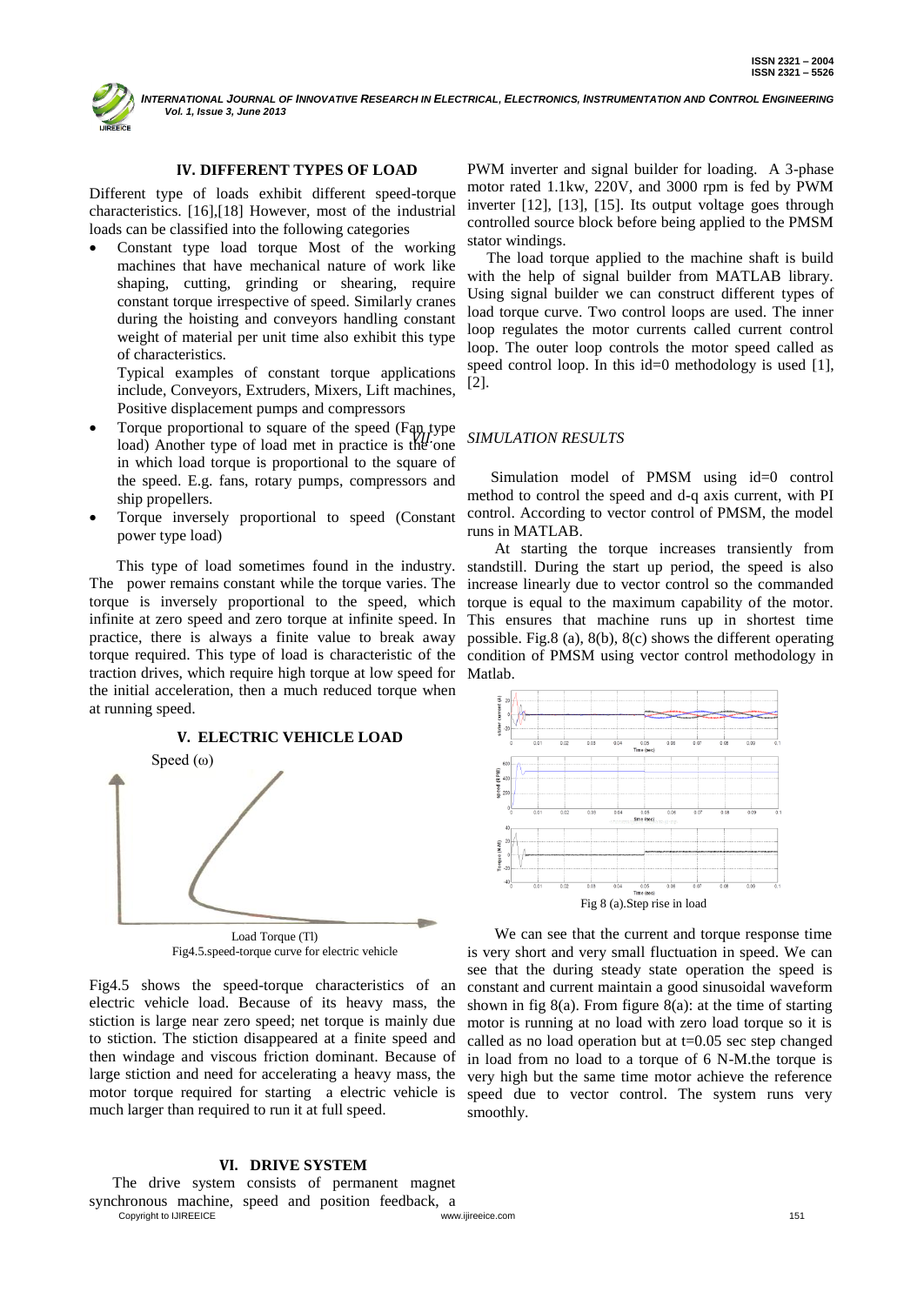INTERNATIONAL JOURNAL OF INNOVATIVE RESEARCH IN ELECTRICAL, ELECTRONICS, INSTRUMENTATION AND CONTROL ENGINEERING  *Vol. 1, Issue 3, June 2013*



From simulation result we can see that speed can be change from reference speed to desired speed by changing the frequency of supply. The reference speed is 200 rpm after 0.05 sec the supply frequency is changed so as to achieve the 500 rpm and from figure 8(b): current is sinusoidal and speed response is very smooth. From simulation result we can see that speed can be change from reference speed to desired speed by changing the frequency of supply. The reference speed is 200 rpm after 0.05 sec the supply frequency is changed so as to achieve the 500 rpm and from figure 8(b): current is sinusoidal and speed response is very smooth.



From figure 8 (c) the speed reversal of PMSM is possible by changing the phase sequence of the supply system, from R-Y-B to Y-R-B.

At starting reference speed is 500 rpm but at 0.05 sec speed becomes -500 rpm. At the same time the phase sequence of supply is also change as shown in current waveform.

 Fig.8 (d), Simulation results show that system has high acceleration and retardation and from fig.8 (c), speed reversal is also possible which is desired characteristics for EVs, machine can run smoothly and has good static as well as dynamic performance which is more efficient for traction application (Electric Vehicle).In each operating condition current and torque response time is very short

and very small fluctuation in speed. We can see that the during steady state operation the speed is constant and current maintain a good sinusoidal waveform.

# **VIII. AC6 - PM SYNCHRONOUS MOTOR DRIVE**

The PM synchronous motor is fed by a PWM voltage source inverter, which is built using a Universal Bridge Block. The speed control loop uses a PI regulator to produce the flux and torque references for the vector control block. The vector control block computes the three reference motor line currents corresponding to the flux and torque references and then feeds the motor with these currents using a three-phase current regulator. Motor current, speed, and torque signals are available at the output of the block.



From figure 9 (a) it is observed can the motor stator current, the rotor speed, the electromagnetic torque and the DC bus voltage on the scope. The speed set point and the torque set point are also shown.

At starting  $t=0$  set speed is 300 rpm, it is observed that speed followed precisely the acceleration ramp it is called as acceleration

At  $t = 1$  sec, the full load torque is applied to the motor. We can observe a small disturbance in the motor speed, which stabilizes very quickly.

At  $t = 6$  sec, the speed set point is changed to 0 rpm. The speed decreases down to 0 rpm following precisely the deceleration ramp. This period is called as retardation. From this result we can say that system exhibit speedtorque curve for electric vehicle hence this drive system is suitable for electric vehicle application.

#### **IX. CONCLUSION**

Copyright to IJIREEICE www.ijireeice.com 152 This paper has presented modeling, simulation, and analysis of a vector-controlled PMSM drive under